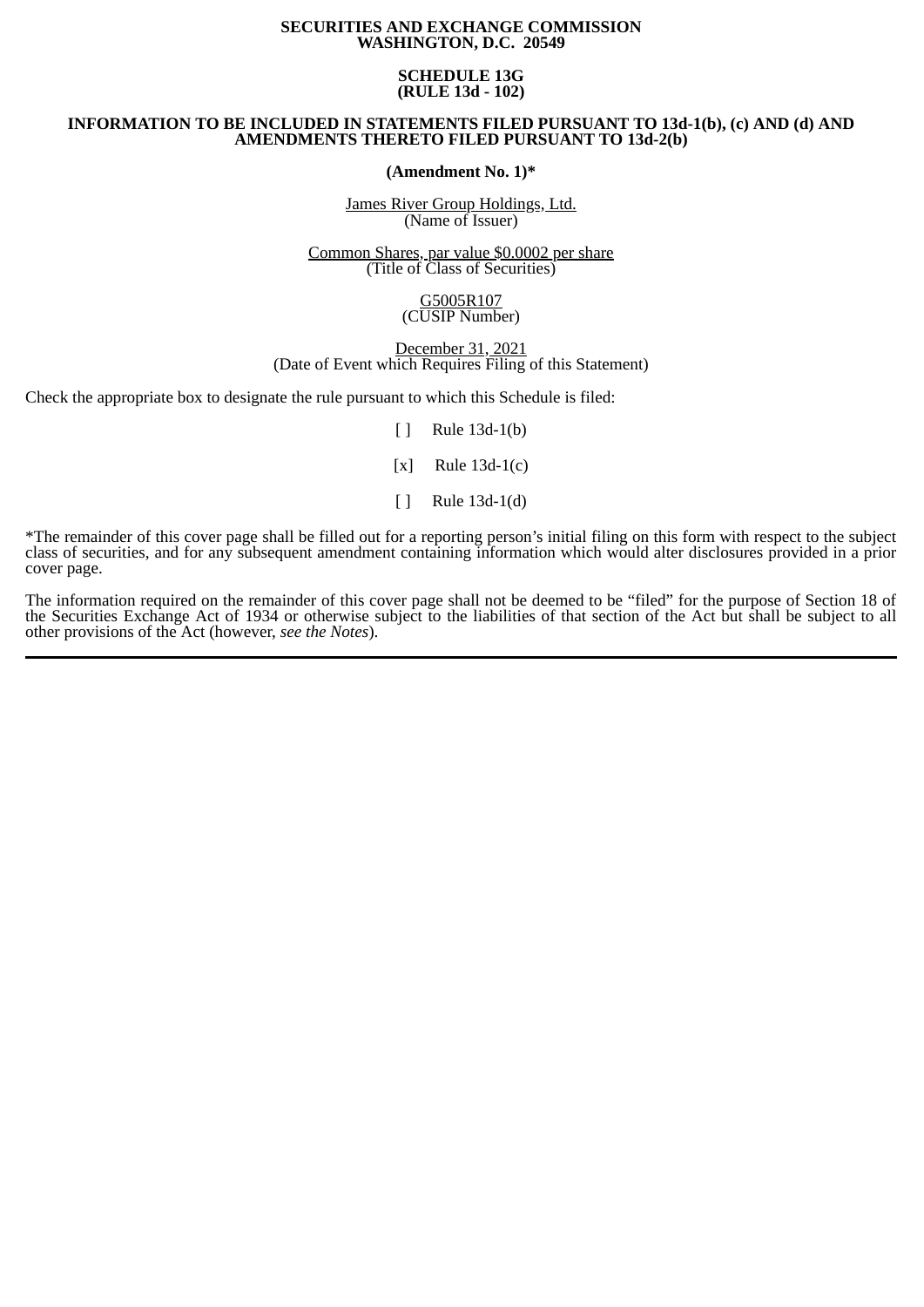| 1.  | NAMES OF REPORTING PERSONS<br>I.R.S. IDENTIFICATION NOS. OF ABOVE PERSONS (ENTITIES ONLY) |
|-----|-------------------------------------------------------------------------------------------|
|     | Madison Avenue International LP                                                           |
| 2.  | CHECK THE APPROPRIATE BOX IF A MEMBER OF A GROUP                                          |
|     | $(a)$ []<br>$(b)$ []                                                                      |
| 3.  | SEC USE ONLY                                                                              |
| 4.  | CITIZENSHIP OR PLACE OF ORGANIZATION                                                      |
|     | Cayman Islands                                                                            |
|     | NUMBER OF SHARES BENEFICIALLY OWNED BY EACH REPORTING PERSON WITH:                        |
| 5.  | <b>SOLE VOTING POWER</b>                                                                  |
|     | $\pmb{0}$                                                                                 |
| 6.  | SHARED VOTING POWER                                                                       |
|     | 794,837                                                                                   |
| 7.  | SOLE DISPOSITIVE POWER                                                                    |
|     | $\pmb{0}$                                                                                 |
| 8.  | SHARED DISPOSITIVE POWER                                                                  |
|     | 794,837                                                                                   |
| 9.  | AGGREGATE AMOUNT BENEFICIALLY OWNED BY EACH REPORTING PERSON                              |
|     | 794,837                                                                                   |
| 10. | CHECK BOX IF THE AGGREGATE AMOUNT IN ROW (9)<br>EXCLUDES CERTAIN SHARES []                |
| 11. | PERCENT OF CLASS REPRESENTED BY AMOUNT IN ROW (9)                                         |
|     | 2.1%                                                                                      |
| 12. | TYPE OF REPORTING PERSON                                                                  |
|     | O <sub>O</sub>                                                                            |
|     |                                                                                           |
|     |                                                                                           |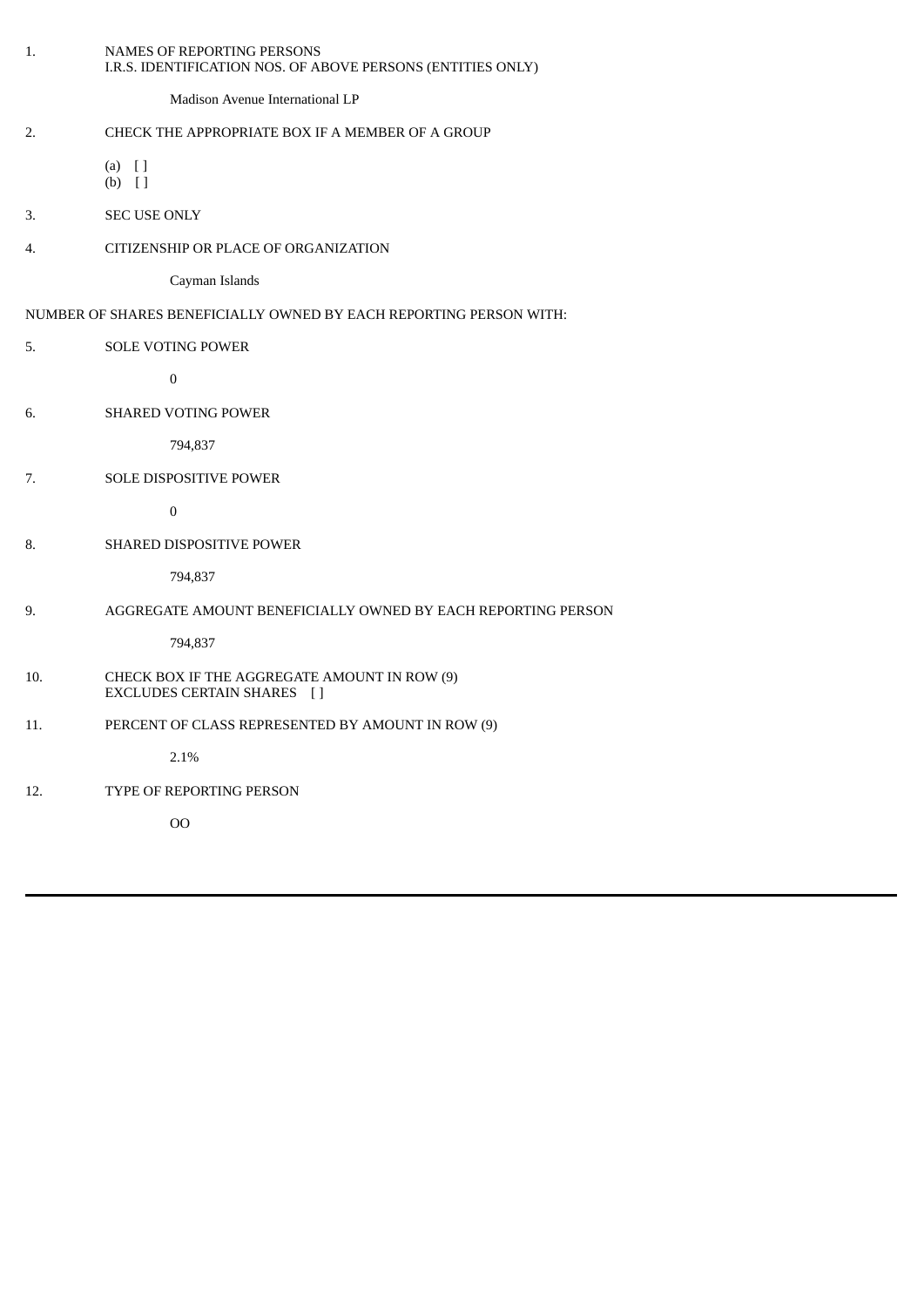| 1.  | NAMES OF REPORTING PERSONS<br>I.R.S. IDENTIFICATION NOS. OF ABOVE PERSONS (ENTITIES ONLY) |
|-----|-------------------------------------------------------------------------------------------|
|     | Madison Avenue Partners, LP                                                               |
| 2.  | CHECK THE APPROPRIATE BOX IF A MEMBER OF A GROUP                                          |
|     | $(a)$ []<br>$(b)$ []                                                                      |
| 3.  | <b>SEC USE ONLY</b>                                                                       |
| 4.  | CITIZENSHIP OR PLACE OF ORGANIZATION                                                      |
|     | Delaware                                                                                  |
|     | NUMBER OF SHARES BENEFICIALLY OWNED BY EACH REPORTING PERSON WITH:                        |
| 5.  | SOLE VOTING POWER                                                                         |
|     | $\pmb{0}$                                                                                 |
| 6.  | <b>SHARED VOTING POWER</b>                                                                |
|     | 794,837                                                                                   |
| 7.  | SOLE DISPOSITIVE POWER                                                                    |
|     | $\pmb{0}$                                                                                 |
| 8.  | SHARED DISPOSITIVE POWER                                                                  |
|     | 794,837                                                                                   |
| 9.  | AGGREGATE AMOUNT BENEFICIALLY OWNED BY EACH REPORTING PERSON                              |
|     | 794,837                                                                                   |
| 10. | CHECK BOX IF THE AGGREGATE AMOUNT IN ROW (9)<br>EXCLUDES CERTAIN SHARES []                |
| 11. | PERCENT OF CLASS REPRESENTED BY AMOUNT IN ROW (9)                                         |
|     | 2.1%                                                                                      |
| 12. | TYPE OF REPORTING PERSON                                                                  |
|     | <b>OO</b>                                                                                 |
|     |                                                                                           |
|     |                                                                                           |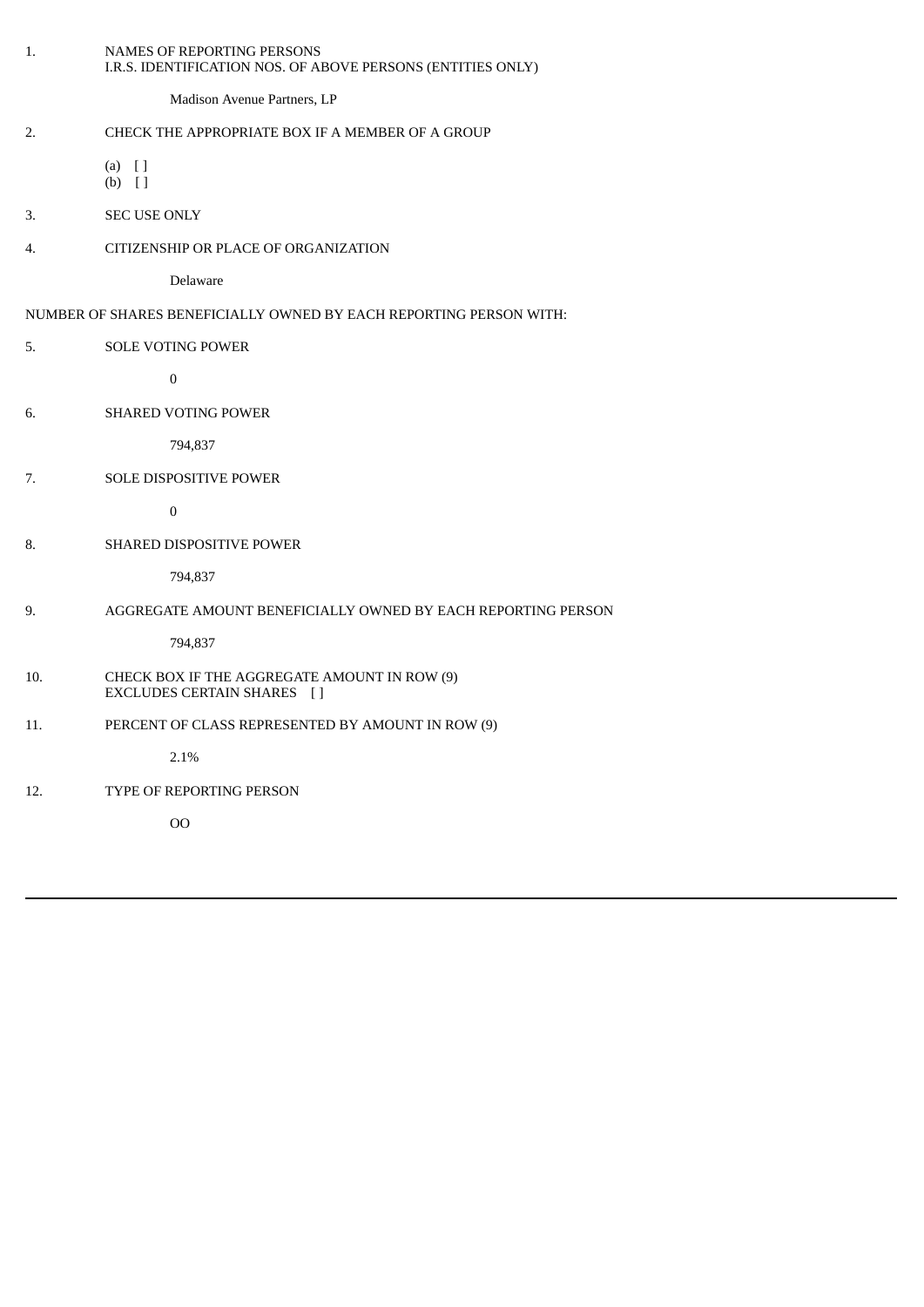| 1.  | NAMES OF REPORTING PERSONS<br>I.R.S. IDENTIFICATION NOS. OF ABOVE PERSONS (ENTITIES ONLY) |
|-----|-------------------------------------------------------------------------------------------|
|     | <b>EMAI Management, LLC</b>                                                               |
| 2.  | CHECK THE APPROPRIATE BOX IF A MEMBER OF A GROUP                                          |
|     | $(a)$ []<br>$(b)$ []                                                                      |
| 3.  | SEC USE ONLY                                                                              |
| 4.  | CITIZENSHIP OR PLACE OF ORGANIZATION                                                      |
|     | Delaware                                                                                  |
|     | NUMBER OF SHARES BENEFICIALLY OWNED BY EACH REPORTING PERSON WITH:                        |
| 5.  | <b>SOLE VOTING POWER</b>                                                                  |
|     | $\boldsymbol{0}$                                                                          |
| 6.  | <b>SHARED VOTING POWER</b>                                                                |
|     | 794,837                                                                                   |
| 7.  | <b>SOLE DISPOSITIVE POWER</b>                                                             |
|     | $\boldsymbol{0}$                                                                          |
| 8.  | SHARED DISPOSITIVE POWER                                                                  |
|     | 794,837                                                                                   |
| 9.  | AGGREGATE AMOUNT BENEFICIALLY OWNED BY EACH REPORTING PERSON                              |
|     | 794,837                                                                                   |
| 10. | CHECK BOX IF THE AGGREGATE AMOUNT IN ROW (9)<br>EXCLUDES CERTAIN SHARES []                |
| 11. | PERCENT OF CLASS REPRESENTED BY AMOUNT IN ROW (9)                                         |
|     | 2.1%                                                                                      |
| 12. | TYPE OF REPORTING PERSON                                                                  |
|     | 00                                                                                        |
|     |                                                                                           |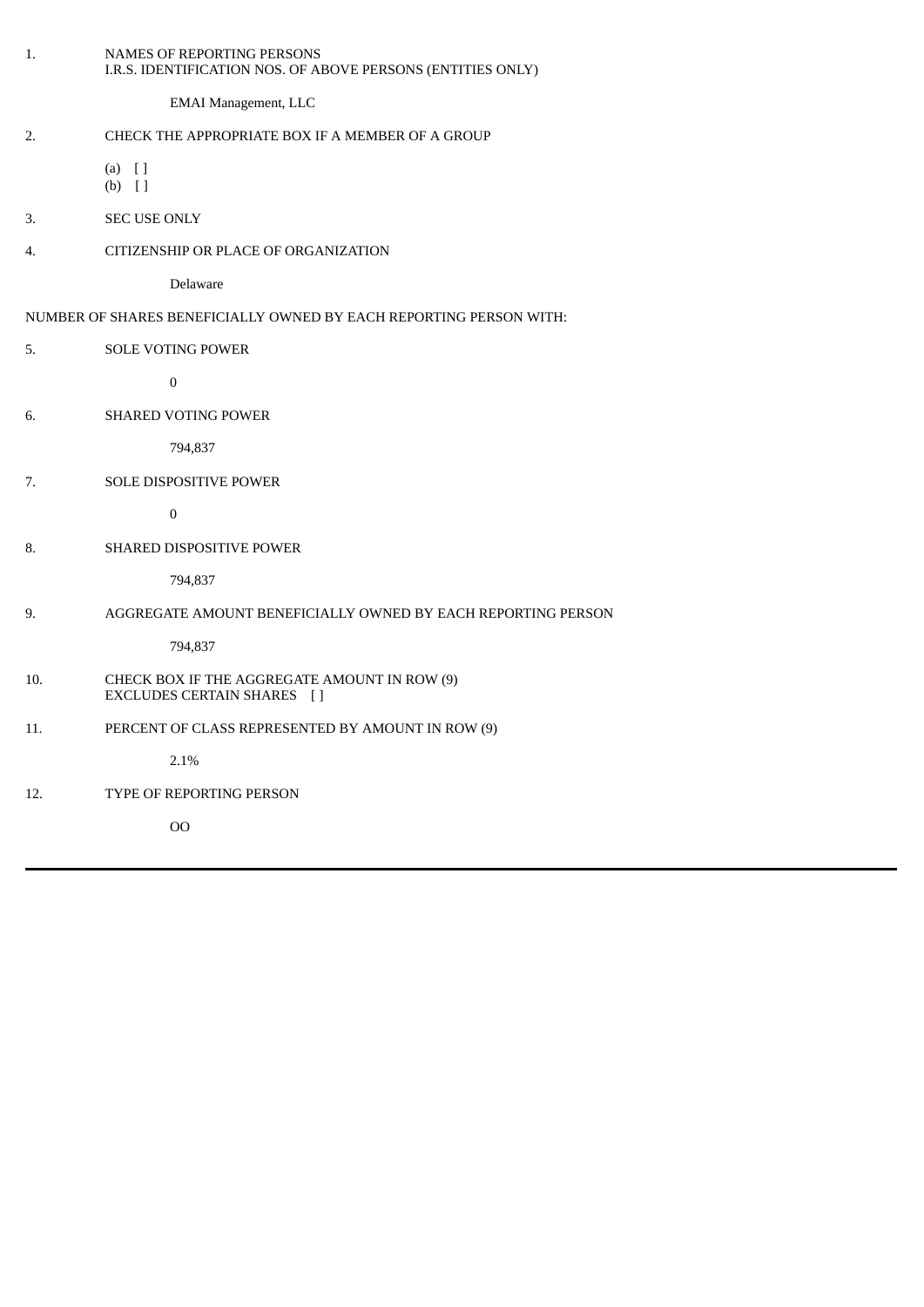| 1.  | NAMES OF REPORTING PERSONS<br>I.R.S. IDENTIFICATION NOS. OF ABOVE PERSONS (ENTITIES ONLY) |
|-----|-------------------------------------------------------------------------------------------|
|     | Madison Avenue GP, LLC                                                                    |
| 2.  | CHECK THE APPROPRIATE BOX IF A MEMBER OF A GROUP                                          |
|     | $(a)$ []<br>$(b)$ []                                                                      |
| 3.  | SEC USE ONLY                                                                              |
| 4.  | CITIZENSHIP OR PLACE OF ORGANIZATION                                                      |
|     | Delaware                                                                                  |
|     | NUMBER OF SHARES BENEFICIALLY OWNED BY EACH REPORTING PERSON WITH:                        |
| 5.  | SOLE VOTING POWER                                                                         |
|     | $\boldsymbol{0}$                                                                          |
| 6.  | SHARED VOTING POWER                                                                       |
|     | 794,837                                                                                   |
| 7.  | SOLE DISPOSITIVE POWER                                                                    |
|     | $\pmb{0}$                                                                                 |
| 8.  | SHARED DISPOSITIVE POWER                                                                  |
|     | 794,837                                                                                   |
| 9.  | AGGREGATE AMOUNT BENEFICIALLY OWNED BY EACH REPORTING PERSON                              |
|     | 794,837                                                                                   |
| 10. | CHECK BOX IF THE AGGREGATE AMOUNT IN ROW (9)<br>EXCLUDES CERTAIN SHARES []                |
| 11. | PERCENT OF CLASS REPRESENTED BY AMOUNT IN ROW (9)                                         |
|     | 2.1%                                                                                      |
| 12. | TYPE OF REPORTING PERSON                                                                  |
|     | O <sub>O</sub>                                                                            |
|     |                                                                                           |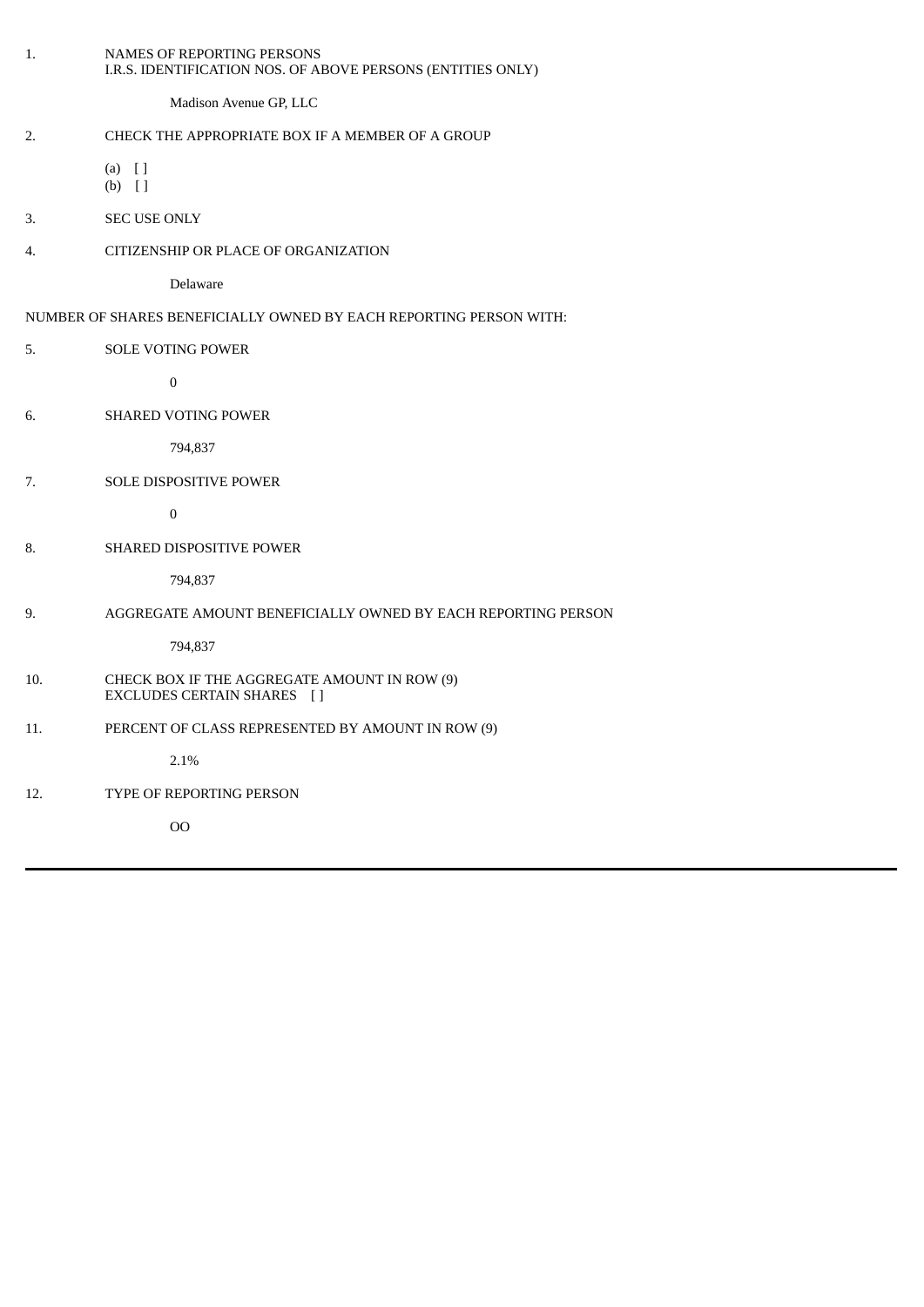| 1.  | NAMES OF REPORTING PERSONS<br>I.R.S. IDENTIFICATION NOS. OF ABOVE PERSONS (ENTITIES ONLY) |
|-----|-------------------------------------------------------------------------------------------|
|     | Caraway Jackson Investments LLC                                                           |
| 2.  | CHECK THE APPROPRIATE BOX IF A MEMBER OF A GROUP                                          |
|     | $(a)$ []<br>$(b)$ []                                                                      |
| 3.  | SEC USE ONLY                                                                              |
| 4.  | CITIZENSHIP OR PLACE OF ORGANIZATION                                                      |
|     | Delaware                                                                                  |
|     | NUMBER OF SHARES BENEFICIALLY OWNED BY EACH REPORTING PERSON WITH:                        |
| 5.  | SOLE VOTING POWER                                                                         |
|     | $\boldsymbol{0}$                                                                          |
| 6.  | <b>SHARED VOTING POWER</b>                                                                |
|     | 794,837                                                                                   |
| 7.  | SOLE DISPOSITIVE POWER                                                                    |
|     | $\pmb{0}$                                                                                 |
| 8.  | SHARED DISPOSITIVE POWER                                                                  |
|     | 794,837                                                                                   |
| 9.  | AGGREGATE AMOUNT BENEFICIALLY OWNED BY EACH REPORTING PERSON                              |
|     | 794,837                                                                                   |
| 10. | CHECK BOX IF THE AGGREGATE AMOUNT IN ROW (9)<br>EXCLUDES CERTAIN SHARES []                |
| 11. | PERCENT OF CLASS REPRESENTED BY AMOUNT IN ROW (9)                                         |
|     | 2.1%                                                                                      |
| 12. | TYPE OF REPORTING PERSON                                                                  |
|     | $00\,$                                                                                    |
|     |                                                                                           |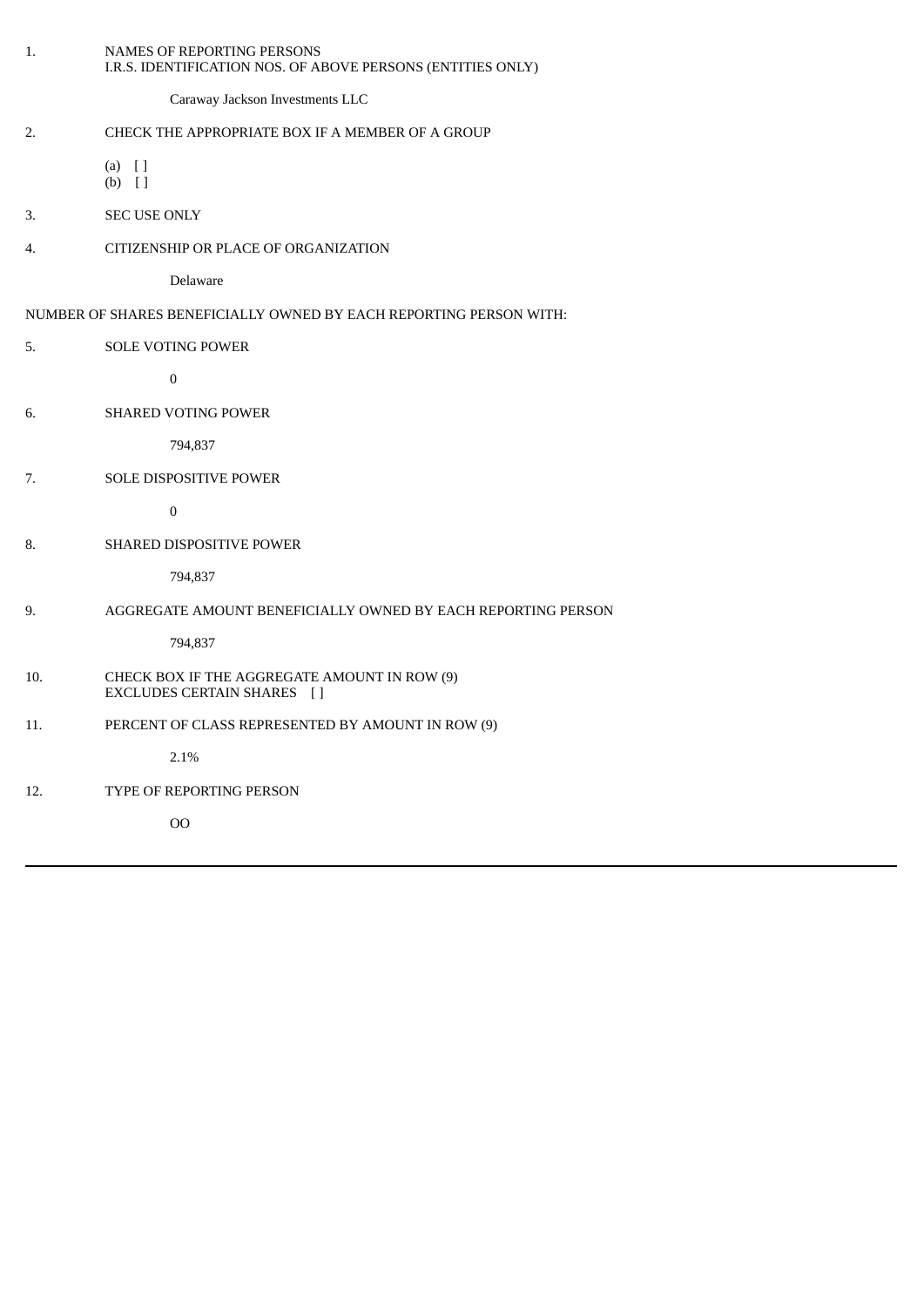| 1.  | <b>NAMES OF REPORTING PERSONS</b><br>I.R.S. IDENTIFICATION NOS. OF ABOVE PERSONS (ENTITIES ONLY) |
|-----|--------------------------------------------------------------------------------------------------|
|     | Eli Samaha                                                                                       |
| 2.  | CHECK THE APPROPRIATE BOX IF A MEMBER OF A GROUP                                                 |
|     | $(a)$ []<br>$(b)$ []                                                                             |
| 3.  | <b>SEC USE ONLY</b>                                                                              |
| 4.  | CITIZENSHIP OR PLACE OF ORGANIZATION                                                             |
|     | <b>United States of America</b>                                                                  |
|     | NUMBER OF SHARES BENEFICIALLY OWNED BY EACH REPORTING PERSON WITH:                               |
| 5.  | <b>SOLE VOTING POWER</b>                                                                         |
|     | $\boldsymbol{0}$                                                                                 |
| 6.  | SHARED VOTING POWER                                                                              |
|     | 794,837                                                                                          |
| 7.  | SOLE DISPOSITIVE POWER                                                                           |
|     | $\boldsymbol{0}$                                                                                 |
| 8.  | SHARED DISPOSITIVE POWER                                                                         |
|     | 794,837                                                                                          |
| 9.  | AGGREGATE AMOUNT BENEFICIALLY OWNED BY EACH REPORTING PERSON                                     |
|     | 794,837                                                                                          |
| 10. | CHECK BOX IF THE AGGREGATE AMOUNT IN ROW (9)<br>EXCLUDES CERTAIN SHARES [ ]                      |
| 11. | PERCENT OF CLASS REPRESENTED BY AMOUNT IN ROW (9)                                                |
|     | 2.1%                                                                                             |
| 12. | TYPE OF REPORTING PERSON                                                                         |
|     | $\ensuremath{\text{IN}}\xspace$                                                                  |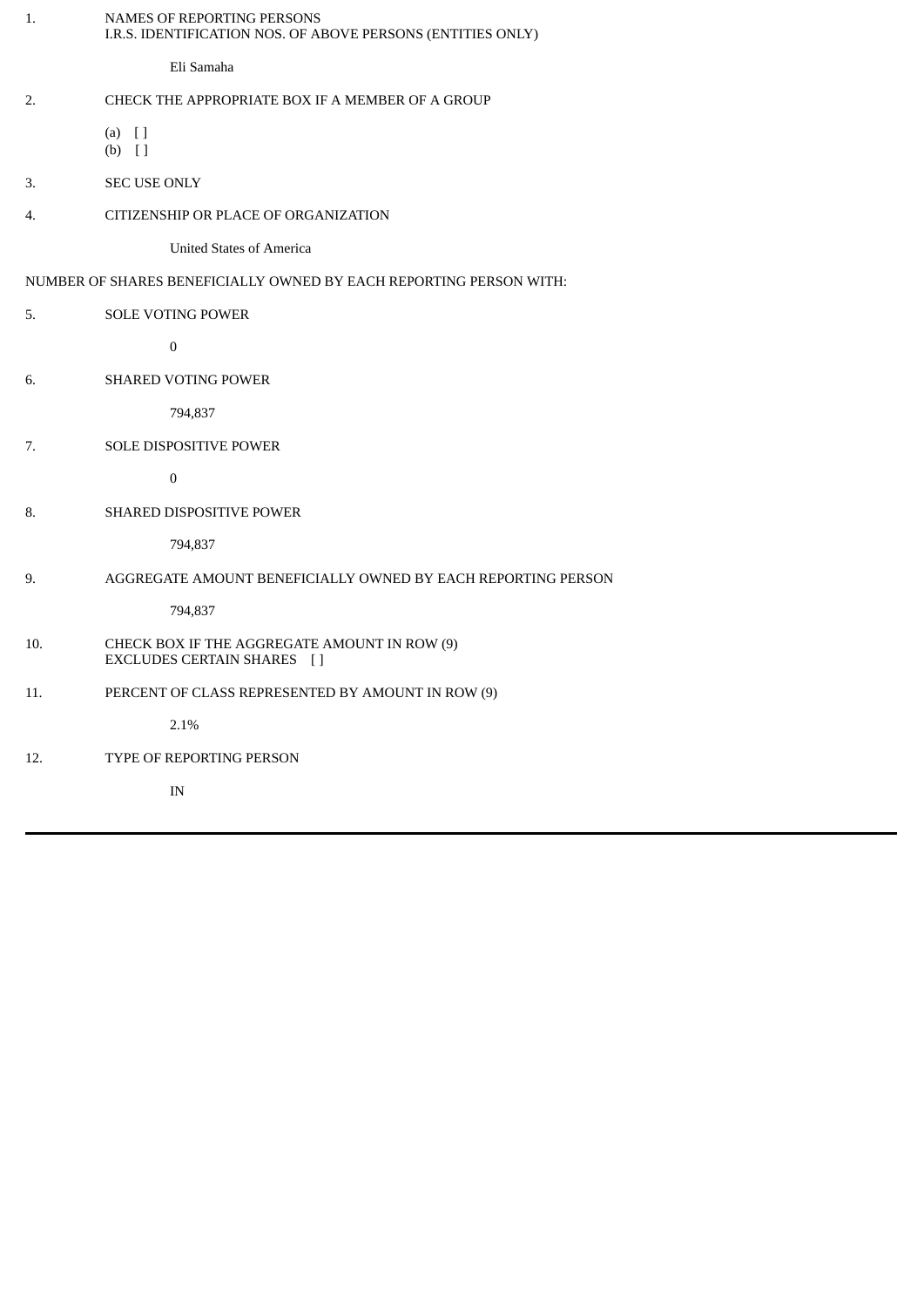#### **Item 1(a). Name of Issuer:**

James River Group Holdings, Ltd. ("Issuer")

## **Item 1(b). Address of Issuer's Principal Executive Offices:**

Wellesley House, 2nd Floor, 90 Pitts Bay Road, Pembroke HM08, Bermuda

#### **Item 2(a). Name of Persons Filing:**

The names of the persons filing this statement on Schedule 13G (collectively, the "Reporting Persons") are:

- Madison Avenue International LP,
- Madison Avenue Partners, LP,
- EMAI Management, LLC,
- Madison Avenue GP, LLC,
- Caraway Jackson Investments LLC, and
- Eli Samaha.

# **Item 2(b). Address of Principal Business Office or, if None, Residence:**

The principal business address for each of the Reporting Persons is 150 East 58th St, 14th Fl, New York, NY 10155.

# **Item 2(c). Citizenship:**

Madison Avenue International LP is a Cayman Islands exempted limited partnership. Madison Avenue Partners, LP is a Delaware limited partnership. Each of EMAI Management, LLC, Madison Avenue GP, LLC and Caraway Jackson Investments LLC is a Delaware limited liability company. Mr. Samaha is a citizen of the United States of America.

## **Item 2(d). Title of Class of Securities:**

Common Shares, \$0.0002 par value per share (the "Common Shares")

# **Item 2(e). CUSIP Number:**

G5005R107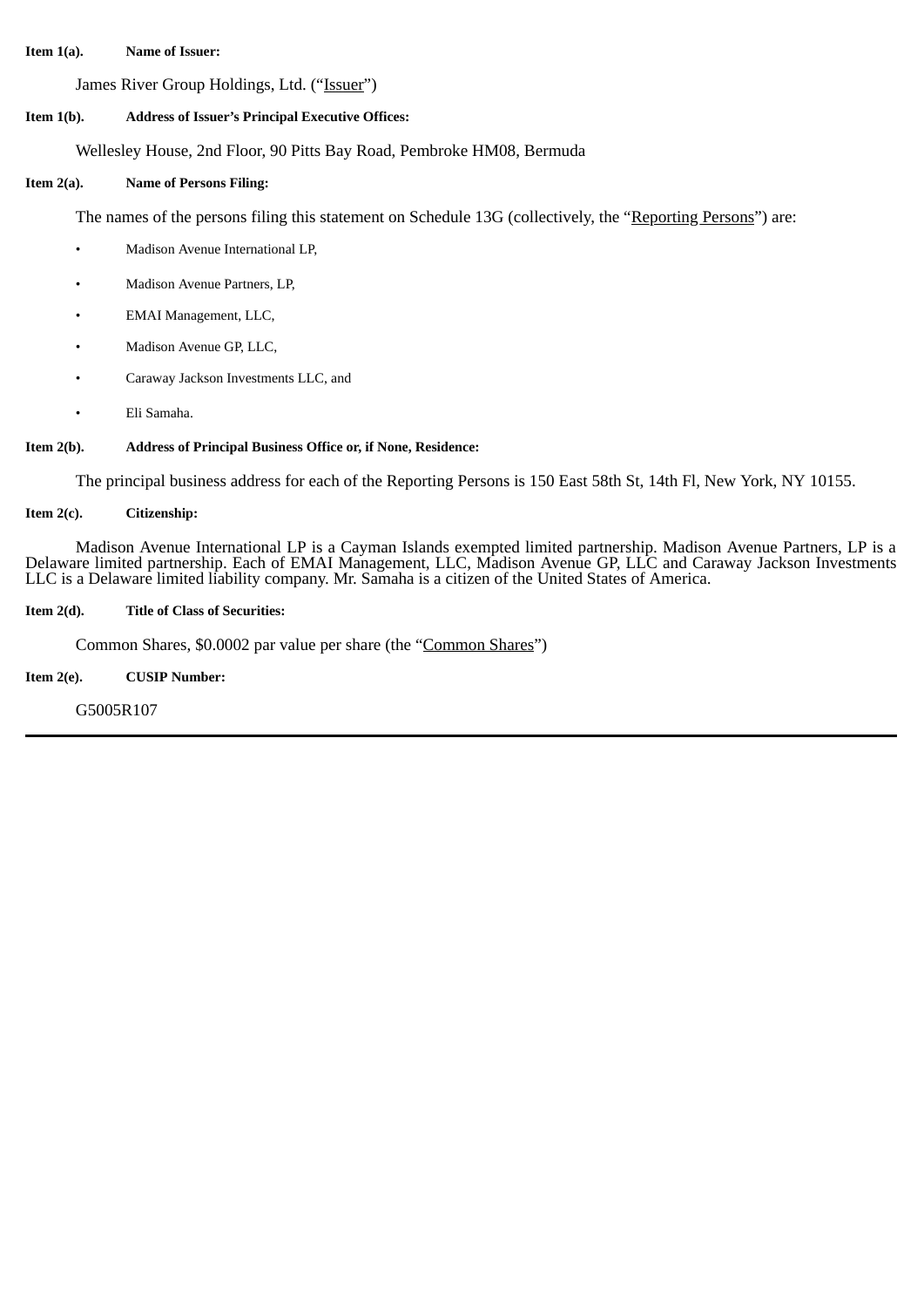# Item 3. If This Statement is Filed Pursuant to Rule 13d-1(b), or 13d-2(b) or (c), Check Whether the Person Filing is a:

- (a) [ ] Broker or dealer registered under Section 15 of the Exchange Act.
- (b)  $\begin{bmatrix} \end{bmatrix}$  Bank as defined in Section 3(a)(6) of the Exchange Act.
- (c)  $\begin{bmatrix} \end{bmatrix}$  Insurance company defined in Section 3(a)(19) of the Exchange Act.
- (d) [ ] Investment company registered under Section 8 of the Investment Company Act.
- (e)  $[x]$  Investment adviser in accordance with Rule 13d-1(b)(1)(ii)(E).
- (f)  $[$   $]$  Employee benefit plan or endowment fund in accordance with Rule 13d-1(b)(1)(ii)(F).
- (g)  $\left[ \right]$  Parent holding company or control person in accordance with Rule 13d-1(b)(1)(ii)(G).
- (h) [ ] Savings association as defined in Section 3(b) of the Federal Deposit Insurance Act.
- (i)  $\lceil \rceil$  Church plan that is excluded from the definition of an investment company under Section 3(c)(14) of the Investment Company Act;
- (j)  $[$  ] Non-U.S. institution in accordance with Section 240.13d-1(b)(1)(ii)(J).
- (k)  $\lceil \rceil$  Group, in accordance with Rule 240.13d-1(b)(1)(ii)(K). If filing as a non-U.S. institution in accordance with § 240.13d-1(b)(1)(ii)(J), please specify the type of institution:

# **Item 4. Ownership.**

# (a) Amount beneficially owned:

As of December 31, 2021, Madison Avenue International LP beneficially owned 794,837 Common Shares.

Madison Avenue Partners, LP and Madison Avenue GP, LLC, as the investment manager and general partner of Madison Avenue International LP, respectively, may be deemed to be the beneficial owner of the Common Shares owned directly by Madison Avenue International LP.

EMAI Management, LLC, as the general partner of Madison Avenue Partners, LP, may be deemed to be the beneficial owner of the Common Shares owned directly by Madison Avenue International LP.

Caraway Jackson Investments LLC, as the owner of Madison Avenue GP, LLC, may be deemed to be the beneficial owner of the Common Shares owned directly by Madison Avenue International LP.

Mr. Samaha, as the non-member manager of Madison Avenue GP, LLC, the managing member of EMAI Management, LLC, and the majority owner of Caraway Jackson Investments LLC, may be deemed to be the beneficial owner of the Common Shares owned by Madison Avenue International LP.

(b) Percent of Class:

The following percentage is based on 37,291,149 Common Shares outstanding as of November 1, 2021, as disclosed in the Issuer's Quarterly Report on Form 10-Q filed with the Securities and Exchange Commission on November 3, 2021.

As of December 31, 2021, the Reporting Persons may be deemed to have beneficially owned approximately 2.1% of the outstanding Common Shares.

- (c) Number of shares as to which such person has:
	- (i) Sole power to vote or to direct the vote of Common Shares:

See Cover Pages Items 5-9.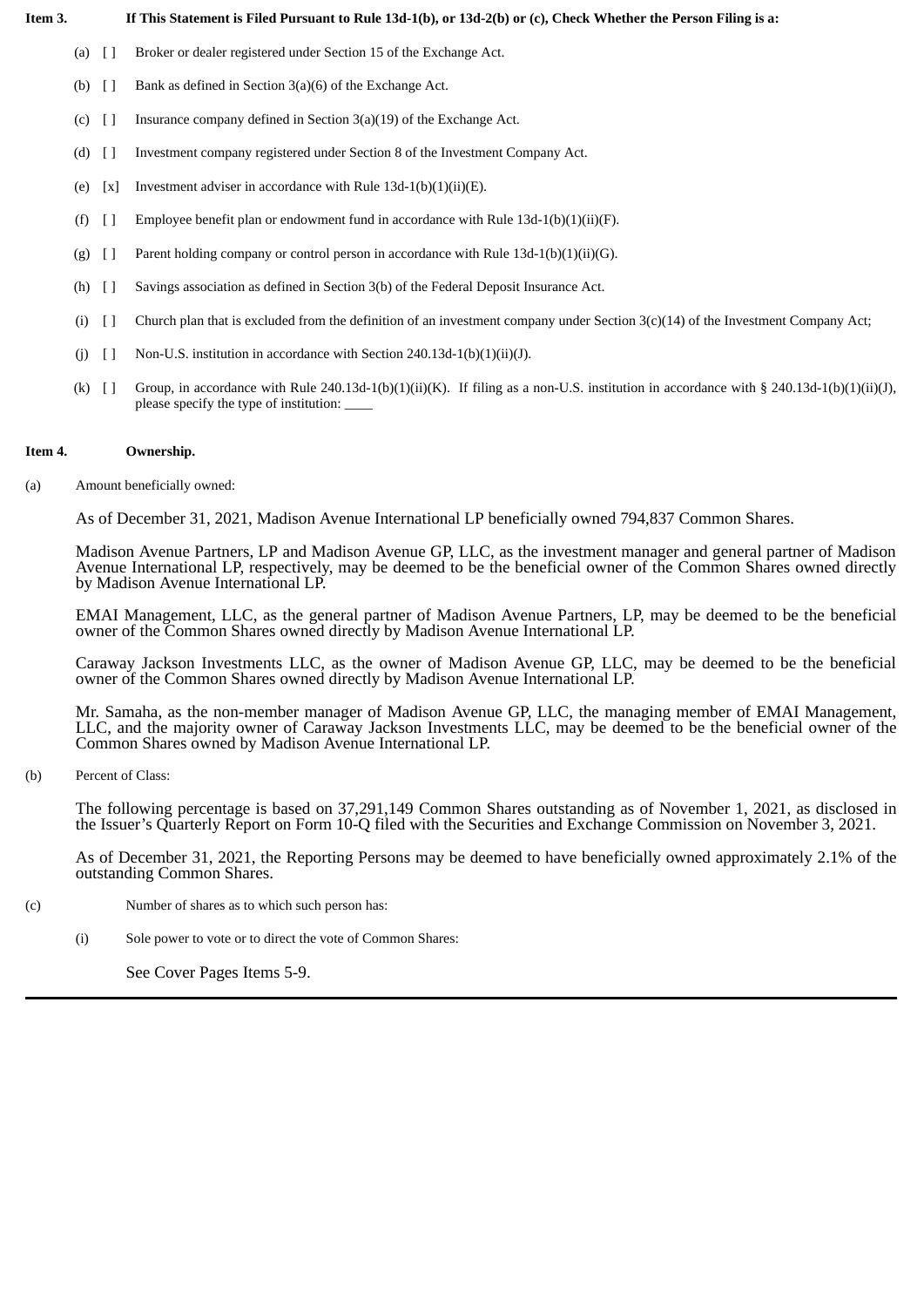(ii) Shared power to vote or to direct the vote of Common Shares:

See Cover Pages Items 5-9.

(iii) Sole power to dispose or to direct the disposition of Common Shares:

See Cover Pages Items 5-9.

(iv) Shared power to dispose or to direct the disposition of Common Shares:

See Cover Pages Items 5-9.

## **Item 5. Ownership of Five Percent or Less of a Class.**

If this statement is being filed to report the fact that as of the date hereof the Reporting Persons have ceased to be the beneficial owner of more than five percent of the class of securities, check the following  $[\dot{X}]$ .

# **Item 6. Ownership of More than Five Percent on Behalf of Another Person.**

Not applicable.

## Item 7. Identification and Classification of the Subsidiary Which Acquired the Security Being Reported on by the Parent Holding **Company.**

Not applicable.

# **Item 8. Identification and Classification of Members of the Group.**

See Exhibit A to the Schedule 13G filed by the Reporting Persons with the Securities and Exchange Commission on November 5, 2021.

# **Item 9. Notice of Dissolution of Group.**

Not applicable.

## **Item 10. Certification.**

By signing below the undersigned certifies that, to the best of its or his knowledge and belief, the securities referred to above were not acquired and are not held for the purpose of or with the effect of changing or influencing the control of the issuer of the securities and were not acquired and are not held in connection with or as a participant in any transaction having that purpose or effect.